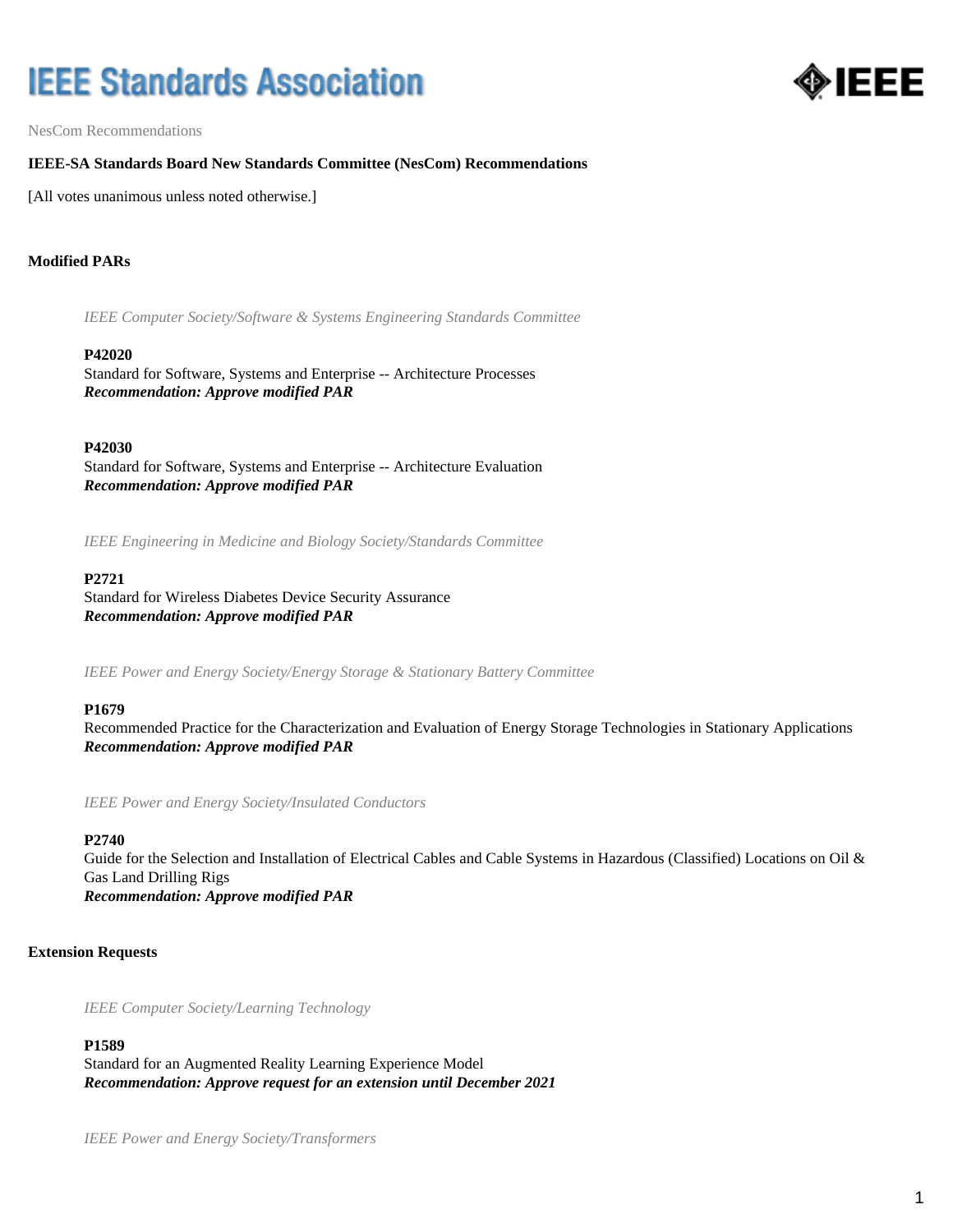**PC57.12.44** Standard Requirements for Secondary Network Protectors *Recommendation: Approve request for an extension until December 2021*

## **New PARs**

*IEEE-SA Board of Governors/Corporate Advisory Group*

### **P2755.2**

Recommended Practice for Implementation and Management Methodology for Software Based Intelligent Process Automation (SBIPA) *Recommendation: Approve new PAR until December 2023*

*IEEE Computer Society/LAN/MAN Standards Committee*

## **P802.1AE-2018/Cor 1**

Standard for Local and Metropolitan Area Networks-Media Access Control (MAC) Security - Corrigendum 1: Tag Control Information Figure *Recommendation: Approve new PAR until December 2023*

*IEEE Computer Society/Learning Technology*

#### **P3527.1**

Standard for Digital Intelligence (DQ) -- Framework for Digital Literacy, Skills and Readiness *Recommendation: Approve new PAR until December 2023 (6 approve, 2 abstain [Winston])*

*IEEE Consumer Electronics Society/Blockchain Standards Committee*

#### **P2142.1**

Recommended Practice for E-Invoice Business Using Blockchain Technology *Recommendation: Approve new PAR until December 2023*

*IEEE Communications Society/Access and Core Networks Standards Committee*

#### **P1937.3**

Protocol for the Flight Data Transmission of Civil Unmanned Aerial Vehicle Based on BeiDou Short Message *Recommendation: Approve new PAR until December 2023*

*IEEE Engineering in Medicine and Biology Society/Standards Committee*

## **P2733**

Standard for Clinical Internet of Things (IoT) Data and Device Interoperability with TIPPSS - Trust, Identity, Privacy, Protection, Safety, Security *Recommendation: Approve new PAR until December 2023*

*IEEE Industry Applications Society/Technical Books Coordinating Committee*

## **P3003.5**

Recommended Practice for Connections to Earth for Industrial and Commercial Power Facilities *Recommendation: Approve new PAR until December 2023*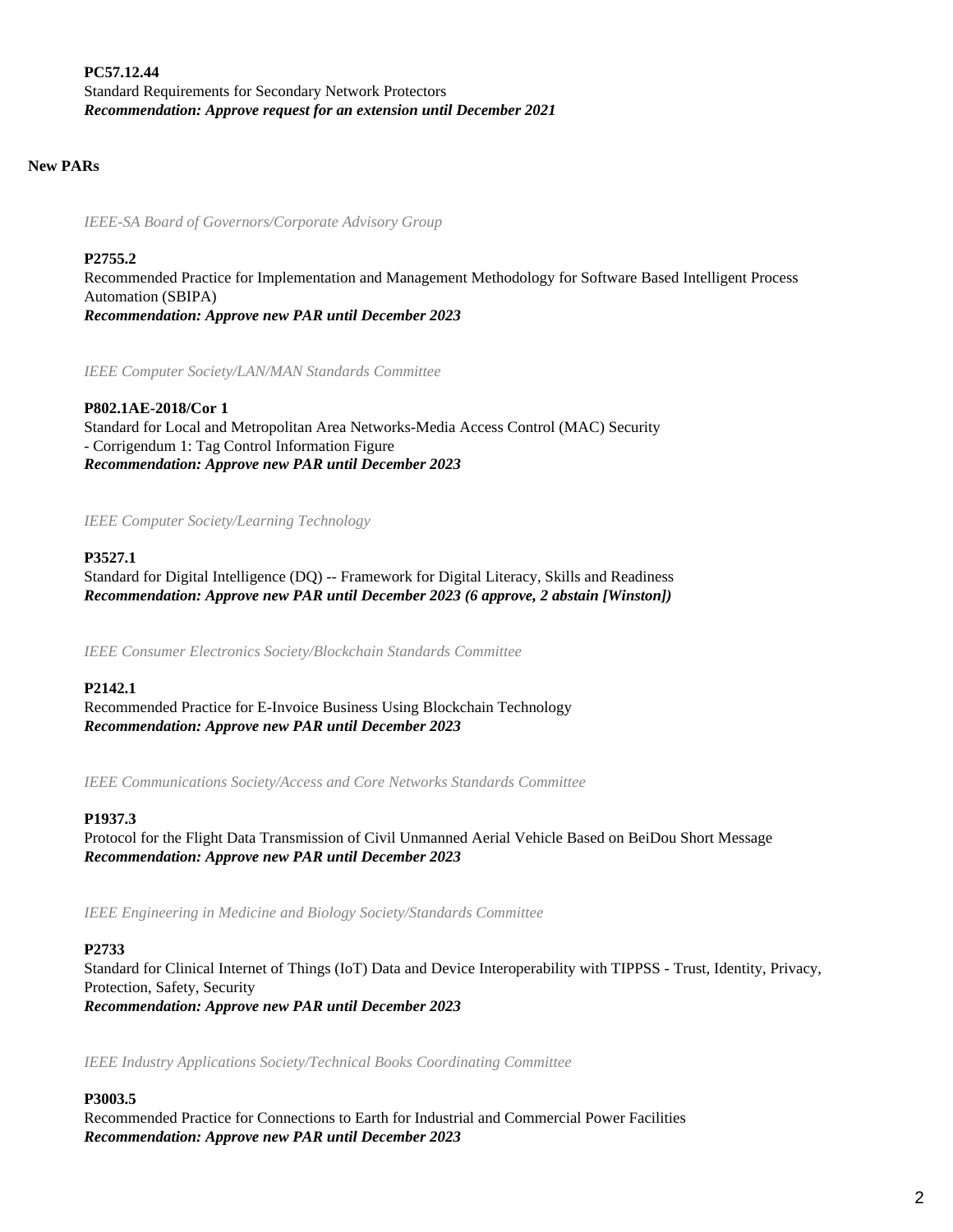*IEEE Power and Energy Society/Insulated Conductors*

# **P48404.1**

Standard for Test Procedures and Requirements for Joints and Live Front Terminations installed on Extruded or Laminated Dielectric Shielded Power Cable Systems Rated 2.5 kV through 46 kV AC *Recommendation: Approve new PAR until December 2023*

*IEEE Power and Energy Society/Nuclear Power Engineering*

# **P2809**

Nuclear Power Plants - Instrumentation, Control and Electrical Power Systems Important to Safety - Common Cause Failure Systems Analysis and Diversity *Recommendation: Approve new PAR until December 2023*

*IEEE Power and Energy Society/Power System Communications and Cybersecurity*

# **P1591.4**

Standard for Testing and Performance of Hardware for Optical Fiber Composite Overhead Phase Conductor (OPPC) *Recommendation: Approve new PAR until December 2023*

*IEEE-SASB Coordinating Committees/SCC39 - International Committee on Electromagnetic Safety*

## **PC95.1-2019/Cor 1**

Approved Draft Standard for Safety Levels with Respect to Human Exposure to Electric, Magnetic and Electromagnetic Fields, 0 Hz to 300 GHz - Corrigendum 1: Correction for C95.1-2019 *Recommendation: Approve new PAR until December 2023*

*IEEE Systems, Man, and Cybernetics Society/Standards Committee*

## **P2814**

Techno-economics Metrics Standard for Hybrid Energy and Storage Systems *Recommendation: Approve new PAR until December 2023*

# **PARs for the Revision of Standards**

*IEEE Communications Society/Power Line Communications*

## **P1901**

Standard for Broadband over Power Line Networks: Medium Access Control and Physical Layer Specifications *Recommendation: Approve PAR for the revision of a standard until December 2023*

*IEEE Power and Energy Society/Energy Development & Power Generation*

## **P1207**

Guide for the Application of Turbine Governing Systems for Hydroelectric Generating Units *Recommendation: Approve PAR for the revision of a standard until December 2023*

*IEEE Power and Energy Society/Electric Machinery*